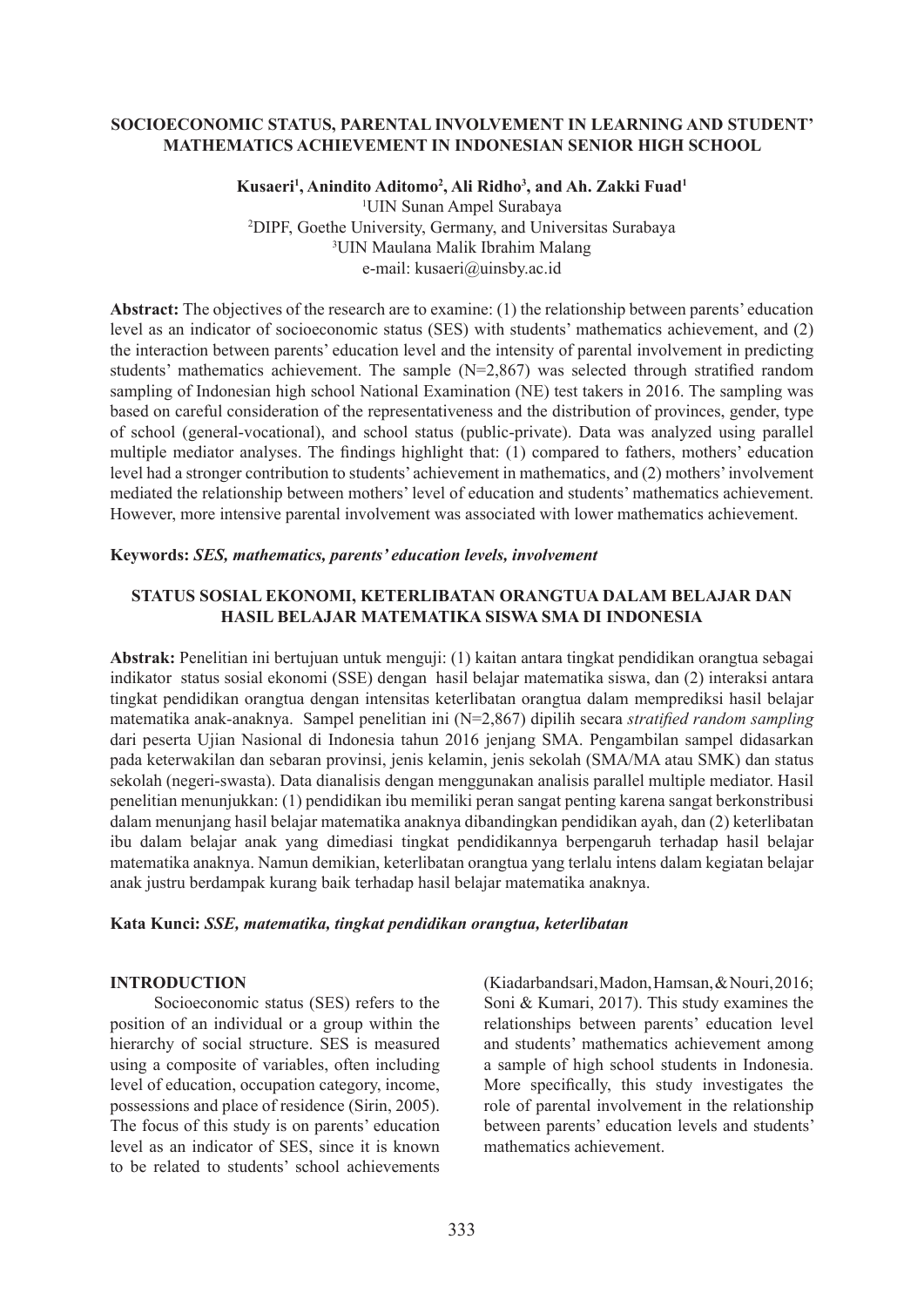White's (1982) pioneering study provided early evidence about the influence of family SES on students' learning achievement. Since White's publication, studies in America, Canada and England have shown that socioeconomic factors substantially influence students' learning and achievement (Blanden & Gregg, 2004; Duncan & Murnane, 2011; Ferguson et al., 2007). In general, higher parental education and family income are associated with better students' achievement (Phillips, 2011; Reardon, 2011).

In an Australian study, McConney and Perry (2010) tested the correlation between SES and mathematics achievement. Using the PISA 2003 data, they found that school's SES consistently correlate with mathematics achievement across different groups of students. Students with high SES background tend to have higher mathematic achievement compared to those from low SES.

In an Asian context, a study reported by Kim et al. (2003) reveals similar findings. The higher the parents' education level is, the better the students' achievement. A study in Taiwan also found that parents' income significantly influences students' learning achievement. Students whose parents have high income also achieve better in their learning (Fu, Cheng, Tu, & Pan, 2007).

How can this phenomenon be explained? Theoretically, parents with high SES levels understand the education process and know more about how to succeed in school. They are more attentive towards their children' learning activities and progress. They are more likely to motivate their children to obtain higher academic achievement (Jones, Bradbury, & LeBoutillier, 2011). They also provide better access to books and other resources that support their children learning. Consequently, students from high SES families generally possess higher self-confidence to manage challenges of academic life (Walpole, 2003).

In contrast to students' from high SES families, those from low SES families often experience poorer socialization. Although the parents may be motivated to support their children' education and wish their children to achieve well in school, they do not have enough knowledge about how to do so effectively (Jones et al., 2011). They are often less appreciative about academic learning, preferring their children to find secure an income as soon as possible.

Not with standing the aforementioned research findings, the authors' experience of being raised and educated in Indonesia suggests that high SES Indonesian families sometimes foster conditions that hinder children' learning. Students from such families often think there is no need to study hard in school because they believe that their needs and future livelihood is largely secure. On the contrary, students from low SES families are often more diligent compared to those from high SES families (Congeret al., 2010; Sánchez et al., 2011; Suyanto, 2001). They are strongly motivated to improve their family income andto self-support further education through scholarships.

This may partly explain why some studies on SES conducted in Indonesia have produced different findings from that of other countries. For example, parents' SES was found to have no direct impact on students' learning achievement (Rahayu, 2011), and there is no correlation between parents' education levels and income with students' learning achievement (Saniarto, 2013). These findings are interesting and provide an impetus for a more comprehensive study on this topic. Previous studies, however, were typically based on narrow sets of samples, e.g. only from a single school or district.

# **Parents' Education, Parental Involvement, and Achievement in Mathematics**

Students come from diverse family backgrounds. Each family has their own culture, which is shaped in part by the parents' level of education and wealth. This family culture is reflected in parents' perspectives about raising and educating their children. Various studies have shown that parents' education level affects their involvement in their children's learning (Cao, Bishop, & Forgasz, 2006; Kiadarbandsari et al., 2016; Slavin, 2006; Yan & Lin, 2005). Parents with higher education levels typically have higher expectations and appreciation toward their children's intellectual development and academic achievement. They often accompany their children doing homework or school assignment, give compliments to their learning initiatives, take them to bookshops, provide more learning resources and hire private tutors to enrich their children's learning.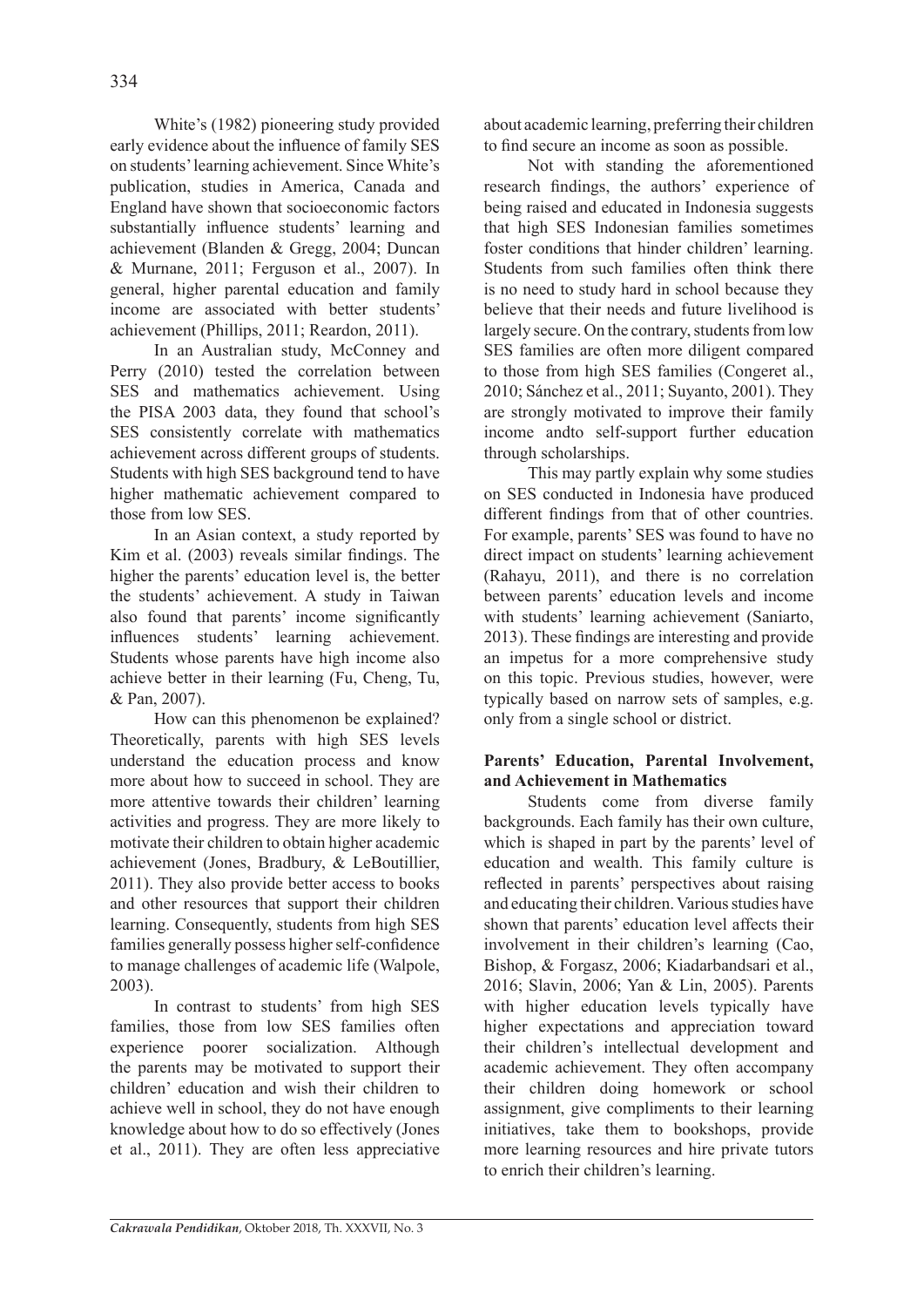Parental involvement can be more effective if the schools engage all parents (not only some of them) and provide information to guide choice achievement become weaker.

regarding tutoring and other home learning activities (Epstein, 2010; Sheldon & Epstein, 2005).A study of a sample of Asian-American students reported by Hong and Ho (2005) found that parental involvement in general affects students' academic achievement. Parents'concern toward their children's learning raises students' motivation to improve their achievement. Other studies have also explored parental involvement in students' learning (see for example Epstein, 2010; Goodall & Montgomery, 2014; Hassan & Al-Jubari, 2016; Rabahi, Yusof, & Awang, 2015). These studies confirm previous findings by Hong and Ho (2005), but also indicate that parental involvement may differ across cultures and societies.

This may apply to the Indonesian context. The Indonesian society is composed of people from 370 ethnic and linguistic groups across 17,508 islands (Lan, 2011; Rachmawati, Pai, & Chen, 2014). This plurality maybe reflected as well in the diversity of perspectives on education. Whether there are identifiable and meaningful patterns of the interaction between parental involvement, parents' education levels, and students' academic achievement across this diversity would need to be empirically tested.

This study focuses on mathematics because it is widely regarded as a core subject in the curriculum (Retnowati & Aqiilah, 2017). Mathematics is nationally tested across at the primary and secondary levels of education (Kusaeri, 2018). It is also an important part of the university selection test in Indonesia. Therefore, parents in Indonesia are often more concerned about their children's learning in mathematics compared to other subjects.

Studies in mathematics education have explored the interaction between parental involvement and achievement, but the findings have been inconsistent. A meta-analysis study by Patall, Cooper, and Robinson (2008), for example, found that there is a negative correlation between parental involvement and students' mathematics achievement. This is different from McDonnall, Cavenaugh, and Giesen's (2012) study that found a positive correlation between elementary students' mathematics achievement and parental involvement. They also found that the higher the students' education level, the correlation between parental involvement and students' mathematics

These diverging findings provide a rationale for a more comprehensive study on the topic. Also, to the best of the authors' knowledge, previous studies on parental involvement and mathematics achievement in Indonesia were conducted on relatively small and narrow samples. In addition, those previous studies have not investigated intermediate variables which may play a role in explaining the correlation between parental involvement and students' mathematics achievement.

One of the mediator variables that may play a role in students' mathematics achievement is parents' education level. The quality of parental involvement in their children's learning is likely to be influenced by parents' education level (Kiadarbandsari et al., 2016). Parents who have studied in college can be assumed to have better mastery of subject matters taught at primary and secondary schools, compared to parents with only primary and secondary education. Parents with college degrees also tend to have broader knowledge of good learning strategies at school. In line with this, parents with higher education also tend to be more confident in guiding their children in learning.

Based on the above background and rationales, this study aims to examine: (1) the relationship between parents' education level as an indicator of SES and students' mathematics achievement, and (2) the interaction between parents' education level and the intensity of parental involvement in predicting students' mathematics achievement.

## **METHODS**

### **Study Area**

This study involved samples from 34 provinces in Indonesia: Aceh, Bali, Bangka Belitung, Banten, Bengkulu, Gorontalo, Jakarta, Jambi, West Java, Central Java, East Java, West Kalimantan, South Kalimantan, East Kalimantan, Central Kalimantan, North Kalimantan, Riau Islands, Lampung, Maluku, North Maluku, West Nusa Tenggara, East Nusa Tenggara, Papua, West Papua, Riau, West Sulawesi, Sulawesi Tenggara, Central Sulawesi, South Sulawesi, North Sulawesi, West Sumatera, South Sumatera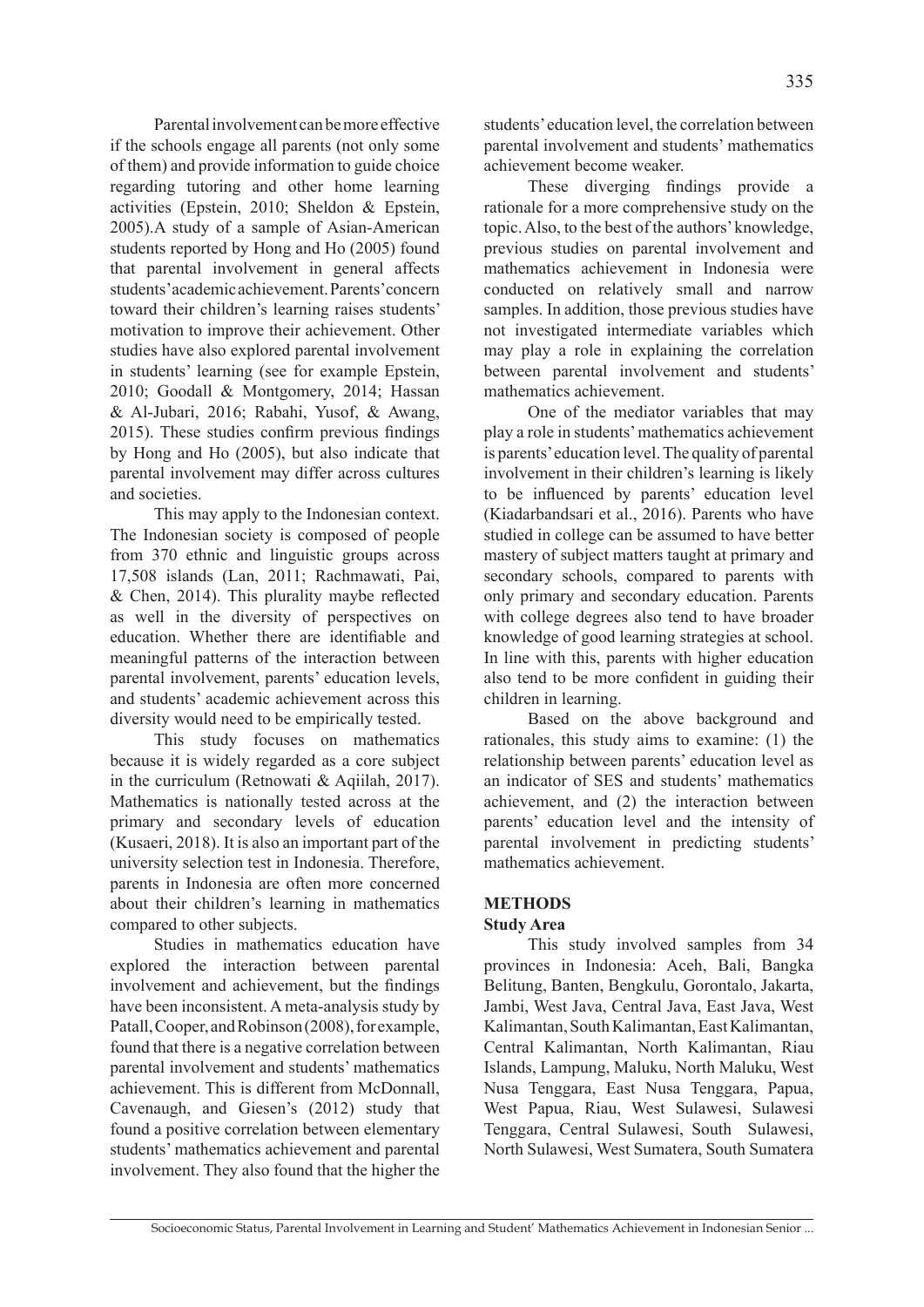and North Sumatera and Special Region Yogyakarta.

## **Research Design**

This research used parallel multiple mediator model (Hayes, 2013). The model suits the objectives because this research involves two parallel mediators namely father's education level and mother's education level. The two mediators were assumed to contribute to the degree of correlation between parental involvement and students' mathematics achievement. Figure 1 presents parallel multiple mediator models used

## **Participants**

The population of this study was all the test takers of NE in Indonesia in 2016 for the level of senior high school (SMA)/Islamic senior high school (Madrasah Aliyah/MA) and vocational high school (SMK). The total number of test takers in 2016 was 2,951,151 from 33,018 SMA/MA and 11,918 SMK(Kemendikbud RI, 2016).

## **Sampling Design**

The sample of SMA/MA and SMK students were selected using stratified random sampling technique with a thorough consideration of the representativeness and distribution of province, gender composition, type of school (general-vocational), and school status (publicprivate). The provinces selected for the survey include Aceh, Bangka Belitung, Special District Yogyakarta, West Java, East Java, Kalimantan, Riau Islands, Lampung, Maluku, Papua, West Sulawesi and South Sulawesi. From these provinces, 2,867 students were then selected as the final survey sample. in this research.



## **Research Instruments**

Students' mathematics achievement score was obtained from the NE 2016 results. The NE mathematics test consists of 40 multiple choice items with 5 answer options. The same test (parallel versions of the test) wasused in all senior high schools throughout Indonesia. Thus, the results can be standardized and used to compare the quality of one school to the other, or one student to the other students in different districts or provinces. The data of NE scores were obtained from the Center for Educational Assessment of the Ministry of Education and Culture(Kemendikbud RI, 2016).

Parents' education level and parental involvement were based on students' self-report through a written questionnaire. Four levels of parents' education were used: not completed primary school/no schooling, graduated from secondary school, graduated from diploma/ academy and graduated from bachelor/master/ doctorate degree. Parental involvement in their children's learning activities was measured using 7 items, some of which related to parental assistance to children working on their homework (3 items), parents' attention to children's learning activities (3 items), and involvement in discussions about reading materials (1 item). All the seven items consistently bring the index of parental involvement with the reliability coefficient (alpha Cronbach) of 0.79. The seven items also show high degree of validity with the range of corrected item-total correlation between 0.452 to 0.594 ( $M = 0.515$ ).

# **Data Analysis**

Descriptive statistics (means, standard deviation, minimum and maximum score) of the sample characteristics were computed to address this research problem. The next analysis was conducted by path analysis using M-Plus version 7 (Muthén & Muthén, 1998-2015) which is capable of handling ordinal and interval data. Because, data on mathematics achievement andintensity of parental involvement are interval, while data on father's and mother's education level are ordinal. Path analysis was utilized to measure the interaction between parents' education level and the intensity of parental involvement in predicting students' mathematics achievement.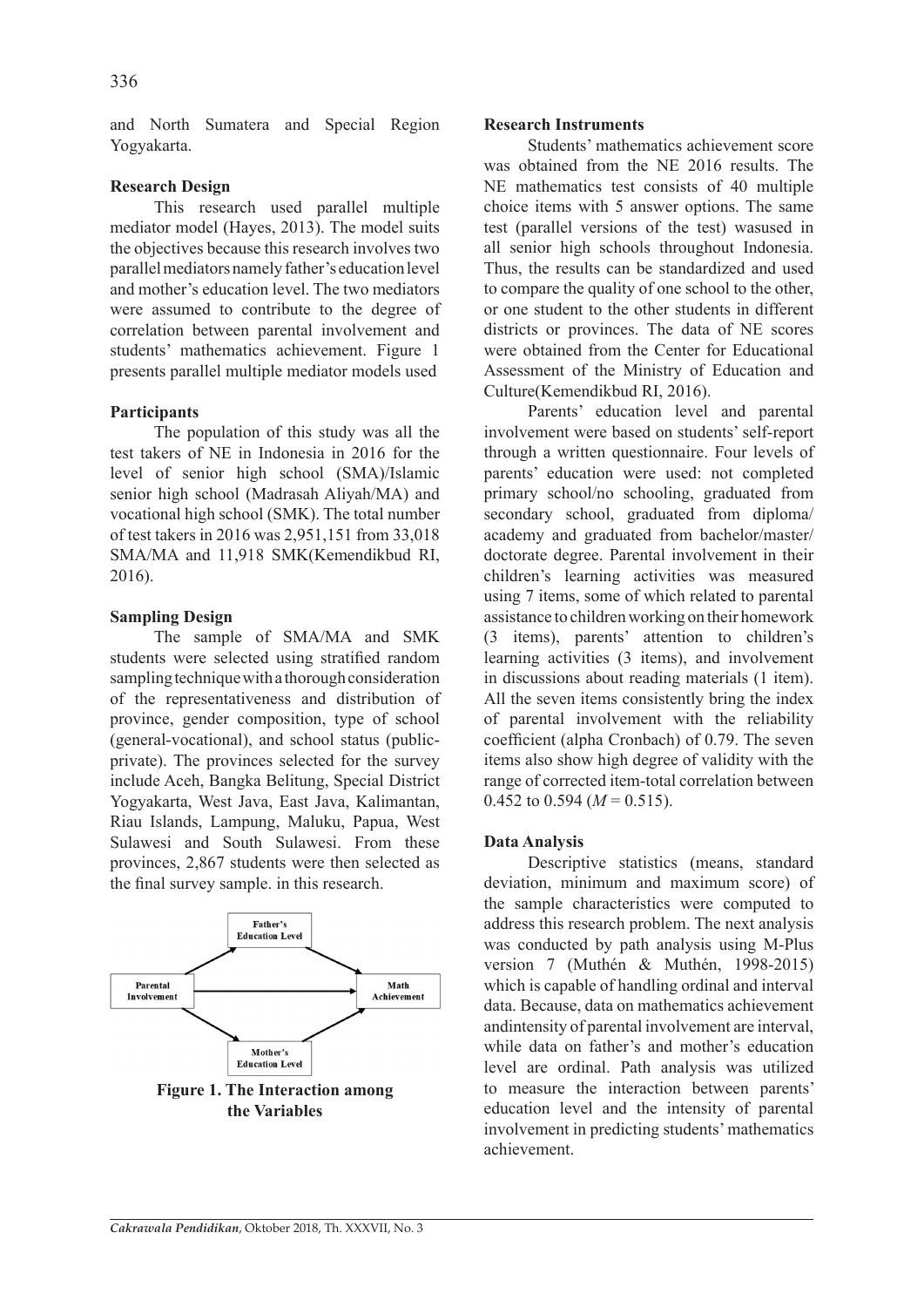### **FINDINGS AND DISCUSSION Findings**

#### **Sample Characteristics**

There were 2,867 students in the sample, consisting of 1,239 (43.2%) male and 1,628 (56.8%) female students. In terms of the school, 50% students were from SMA and the rest were from SMK with 61.8% were from public schools and 38.2% were from private schools. The distribution of the sample in each province was Aceh (1.6%), Bangka Belitung (9.8%), Special Region Yogyakarta (13.3%), West Java (1.6%), East Java (49.5%), Kalimantan (0.4%), Riau Islands (5.7%), Lampung (3.2%), Maluku (4.5%), Papua (6.4%), West Sulawesi (2.5%) and West Sumatera (1.5%).

The description of measurement result is presented in Table 1. Table 1 presents the descriptive statistics based on the overall subjects of the research, categorized into male and female subjects. Table 2 further provides preliminary information on the zero correlation (product moment correlations) among research variables. The students' mathematics achievement significantly correlates to parental involvement (*p*<0.01), fathers' education (*p*<0.01), and mother's education (*p*<0.01). Among the three variables (parental involvement, father's

| education and mother's education), parental      |
|--------------------------------------------------|
| involvement variable has small correlation       |
| $(0.048)$ . The low correlation between parental |
| involvement and students' mathematics            |
| achievement can be further confirmed in Table 4. |
| This invites further inquiry about why parental  |
| involvement has little contribution to students' |
| mathematics achievement                          |

Based on the above brief description of the data and to further understand the factors that have contributed to students' mathematics achievement, each of the following sub-sections presents discussion on factors contributing to students' achievement.

#### **Discussion**

### **Parents' Education Level and Students' Mathematics Achievement**

Parents' education level is one of the main indicators of SES, a variable that is closely related to students' learning achievement. From the data it was found that there are significant interactions between parental involvement and father's education level to mathematics achievement. It means that the higher the level of father's education is, the higher the students' mathematics achievement is. This fact is consistent with a number findings of previous

| Variable                 | Min | Max | <b>Means</b> | S.D.  |  |  |
|--------------------------|-----|-----|--------------|-------|--|--|
| Male $(N = 1,239)$       |     |     |              |       |  |  |
| Mathematics Score        | 7.5 | 100 | 48.8         | 23.42 |  |  |
| Parental Involvement     |     | 21  | 14.05        | 2.87  |  |  |
| Father's Education       |     | 4   | 2.11         | 0.91  |  |  |
| Mother's Education       |     | 4   | 1.95         | 0.84  |  |  |
| Female $(N = 1,628)$     |     |     |              |       |  |  |
| Mathematics Score        | 5   | 100 | 52.0         | 22.81 |  |  |
| Parental Involvement     |     | 21  | 14.15        | 2.82  |  |  |
| Father's Education       |     | 4   | 2.03         | 0.90  |  |  |
| Mother's Education       |     | 4   | 1.91         | 0.82  |  |  |
| Total $(N = 2,867)$      |     |     |              |       |  |  |
| <b>Mathematics Score</b> | 5   | 100 | 50.62        | 23.12 |  |  |
| Parental Involvement     |     | 21  | 14.15        | 2.84  |  |  |
| Father's Education       |     | 4   | 2.07         | 0.91  |  |  |
| Mother's Education       |     |     | 1.93         | 0.83  |  |  |

|  | <b>Table 1. Descriptive Statistics of the Variables</b> |  |  |  |
|--|---------------------------------------------------------|--|--|--|
|--|---------------------------------------------------------|--|--|--|

**Table 2. Means, Standard Deviations, and Correlation Among Variables**

| Variables               | <b>Means</b> | S.D.  |          |          |          | 4 |
|-------------------------|--------------|-------|----------|----------|----------|---|
| 1. Mathematics Score    | 50.62        | 23.12 |          |          |          |   |
| 2. Parental Involvement | 14.15        | 2.84  | $0.048*$ |          |          |   |
| 3. Father's Education   | 2.07         | 0.91  | $0.129*$ | $0.143*$ |          |   |
| 4. Mother's Education   | -93          | 0.83  | $0.167*$ | $0.145*$ | $0.595*$ |   |

*\* p< 0.01*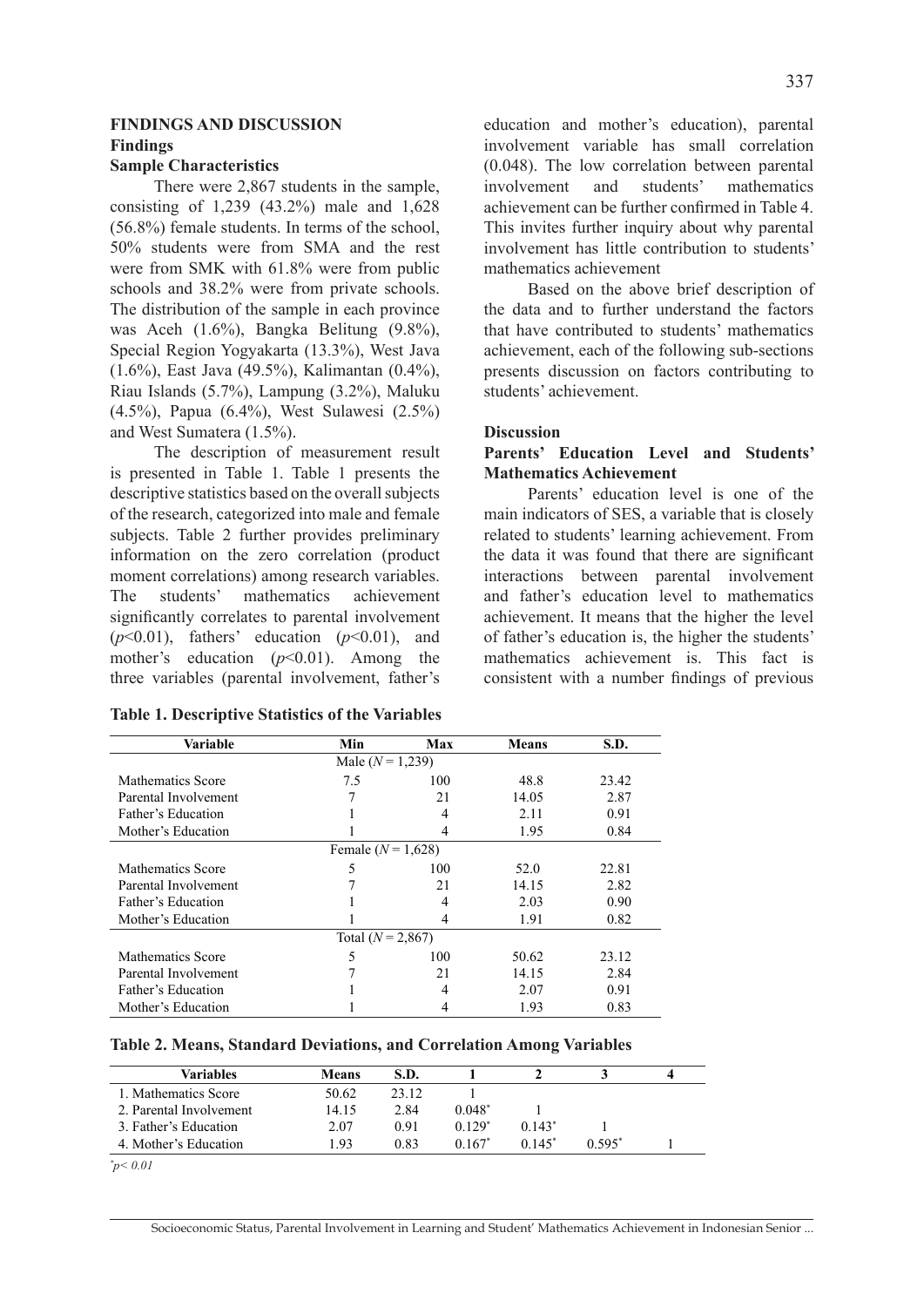studies such as those conducted by Kim et al. (2003), Blanden and Gregg (2004), Ferguson, Bovaird, and Mueller (2007) and Duncan and Murnane (2011).

The significant different levels of father's education are between the groups of students whose fathers did not complete primary school/ did not go to school and those with higher levels of education; and between students whose parents were undergraduate/post graduate and those from lower levels. This is indicated by the average of students' mathematics learning achievement of each father's education group as presented in Figure 2.



**Figure 2. The Differences of Average in Mathematics Achievement across Students from Different Groups of Parents' Education Level**

Fathers with high education level tend to have better jobs (Chevalier, Harmon, O'Sullivan, & Walker, 2013). Good jobs bring the implication of better income that can better support family needs, including the support for children's learning and education. This condition has an impact on fathers' ability to provide sufficient learning facilities for their children to have good learning activities. Good learning activities trigger students' learning achievement.

Fathers with higher education level also commonly invest their time to have a discussion with their children regarding what the children do and the problem they face during their day at school. This, according to Takeuchi (2018), can positively motivates students to achieve better at school. This father's indirect involvement potentially brings stronger influence toward students' mathematics achievement compared to father's direct involvement such as helping children to solve some mathematical problems (Cao et al., 2006). This finding is line with Soni and Kumari (2017) statement that the support and motivation a father gives to his children bring positive correlation toward the children mathematics achievement.

The similar pattern is also found in the relationship between students' mathematics achievement and their mothers' education level. Students whose mothers have higher education also have better mathematics achievement. The difference of students' mathematics achievement based on mothers' education level is bigger compared to the difference based on fathers' education level. In other words, mothers' education level appears to have more roles in students' mathematics achievement in high schools in Indonesia.

Logically, a child first socializes with his/ her mother, from birth until s/he goes to school. In Indonesian context, the main responsibility of a mother is to raise and educate her children (Cholifah, Degeng, & Utaya, 2016). Therefore, the mother can really determine the direction of the children's education, including children's learning activities. Compared to father, mother has more dominant and intensive communication and involvement with the children in their everyday lives. The education level of a mother can influence the way she educates the children. Therefore, a mother with lower level of education may not be able to create conducive learning atmosphere for her children. According to McNeal (2015), the involvement of mother in students' learning can influence the children's attitude and behavior which in turn affect children's learning achievement.

A mother with high education level can induce the values of education (such as selfdiscipline and good learning and study habit) as the core values to the children (Hymes, 1972). Self-discipline in learning does not form by itself instantly but it is developed through a long process, needs to be nurtured continuously from an early age. A mother plays a central role in this process. The stronger the discipline and the more regular the learning activities are (not only at school but also at home), the higher the students' learning achievement is.

The result of path analysis also shows that mother's education level has a bigger contribution to students' mathematics achievement compared to the contribution of father's education. The data show that the path coefficient of students' mathematics achievement is 0.145 measured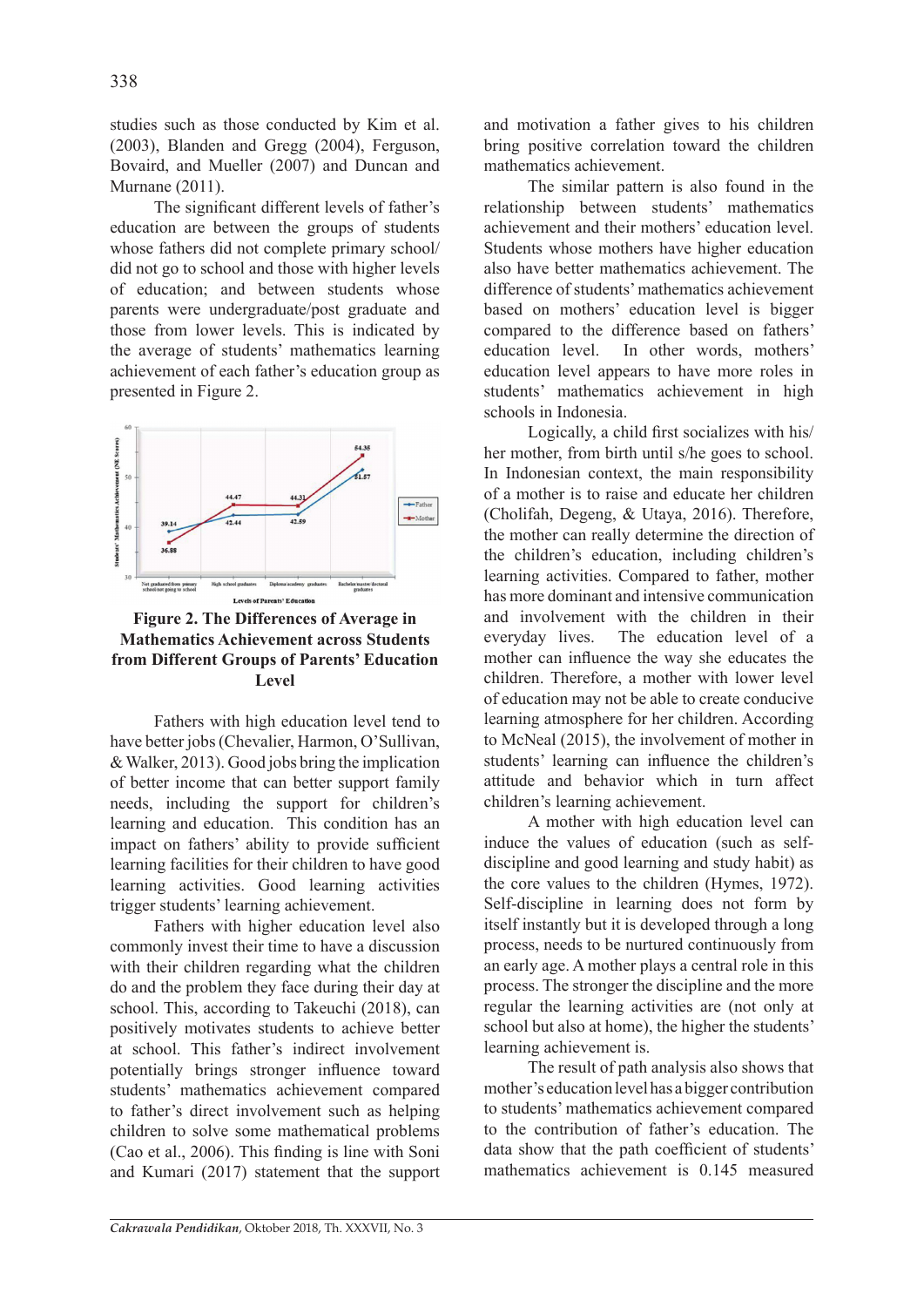from mother's education and 0.044 from father's education. Combined with the result of analysis of mathematics achievement average, the result of this path analysis signifies the big role of mother's education in developing students' learning achievement, particularly in learning mathematics.

The dominant influence of mother's involvement toward children's mathematics achievement seems to be influenced by the family values in Indonesian cultural context. The *patriarchal* culture in Indonesia (particularly in Java) is still sustained although it may not be as strong as it is in the past. In the *patriarchal*  culture, a father is the leader in the family, taking the responsibility as the bread winner, while a mother should invest more time with children and is responsible for caring and educating the children (Putri & Lestari, 2015). This condition builds a closer relationship between children and their mother compared to their father. Soni and Kumari (2017) state that a child who has a close relationship with his mother will have a positive perception. The level of closeness becomes the indicator of children's positive development and plays a role in developing children's ability in mathematics.

## **The Interaction of Parental Involvement and Parents' Education Level toward Students' Mathematics Achievement**

The initial description indicates that the variable of parental involvement has a small effect correlation on mathematics achievement. Data from path coefficient ( $α$ ) of both variables are  $0.022$  with  $p = 0.245$ . This means that parental involvement does not directly affect students' mathematics achievement. Table 3 also shows that although parental involvement is related to father's education  $(p< 0.01)$  and mother's education  $(p<0.01)$ , the value is relatively small. These two almost identical data in corroboration inform that there is a relationship between parents' education level and parental involvement and students' mathematics achievement although the relationship is indirect. Mother's education level, although it is small in scale, has a higher contribution to parental involvement compared to father's education level.

Table 3 highlights that the three variables (parental involvement, mother's education and father's education) have positive regression coefficient of 0.048, 0.129 and 0.167 consecutively. To further explore the interaction between parental involvement and parents' education level, path analysis was used to place the variable of parents' education level (both father and mother) as the mediator. The result of theanalysis shows that (a) in the indirect path of parental involvement mediated by father's education, its interaction with students' mathematics achievement is not significant (*α*  $= 0.006$  and  $p = 0.06 > 0.05$ ; and (b) in the indirect path of parental involvement mediated by mother's, there is a significant interaction with students' mathematics achievement  $(a =$ 0.020 and  $p = 0.00 \le 0.01$ ).

Table 4 shows the effect of father's education level and mother's education level toward students' mathematic achievement.

| <b>Outcome</b>           | <b>Predictor</b>     | <b>Regression coefficients (S.E)</b> | Path coefficients (S.E) |
|--------------------------|----------------------|--------------------------------------|-------------------------|
| <b>Mathematics Score</b> | Parental Involvement | $0.048**$ (0.152)                    | 0.022(0.019)            |
|                          | Father's Education   | $0.129**$ (0.473)                    | 0.045(0.023)            |
|                          | Mother's Education   | $0.167**$ (0.513)                    | $0.138**$ (0.023)       |
| Father's Education       | Parental Involvement | $0.143**$ (0.006)                    | $0.143**$ (0.018)       |
| Mother's Education       | Parental Involvement | $0.145**$ (0.005)                    | $0.145**$ (0.018)       |

*\* p < 0.05*, *\*\*p < 0.01*

**Table 4. Direct and Indirect Effects of Parental Involvement towards Students' Mathematics Score**

| Path                                                                                  | Effect(S.E)          |
|---------------------------------------------------------------------------------------|----------------------|
| Parental Involvement $\rightarrow$ Mathematics Score                                  | 0.022(0.019)         |
| Parental Involvement $\rightarrow$ Father's Education $\rightarrow$ Mathematics Score | 0.006(0.003)         |
| Parental Involvement $\rightarrow$ Mother's Education $\rightarrow$ Mathematics Score | $0.020^{**}$ (0.004) |
| Total                                                                                 | $0.049*(0.019)$      |

Moderator*: Father's Education and Mother's Education \* p < 0.05 \*\*p < 0.01*

Socioeconomic Status, Parental Involvement in Learning and Student' Mathematics Achievement in Indonesian Senior ...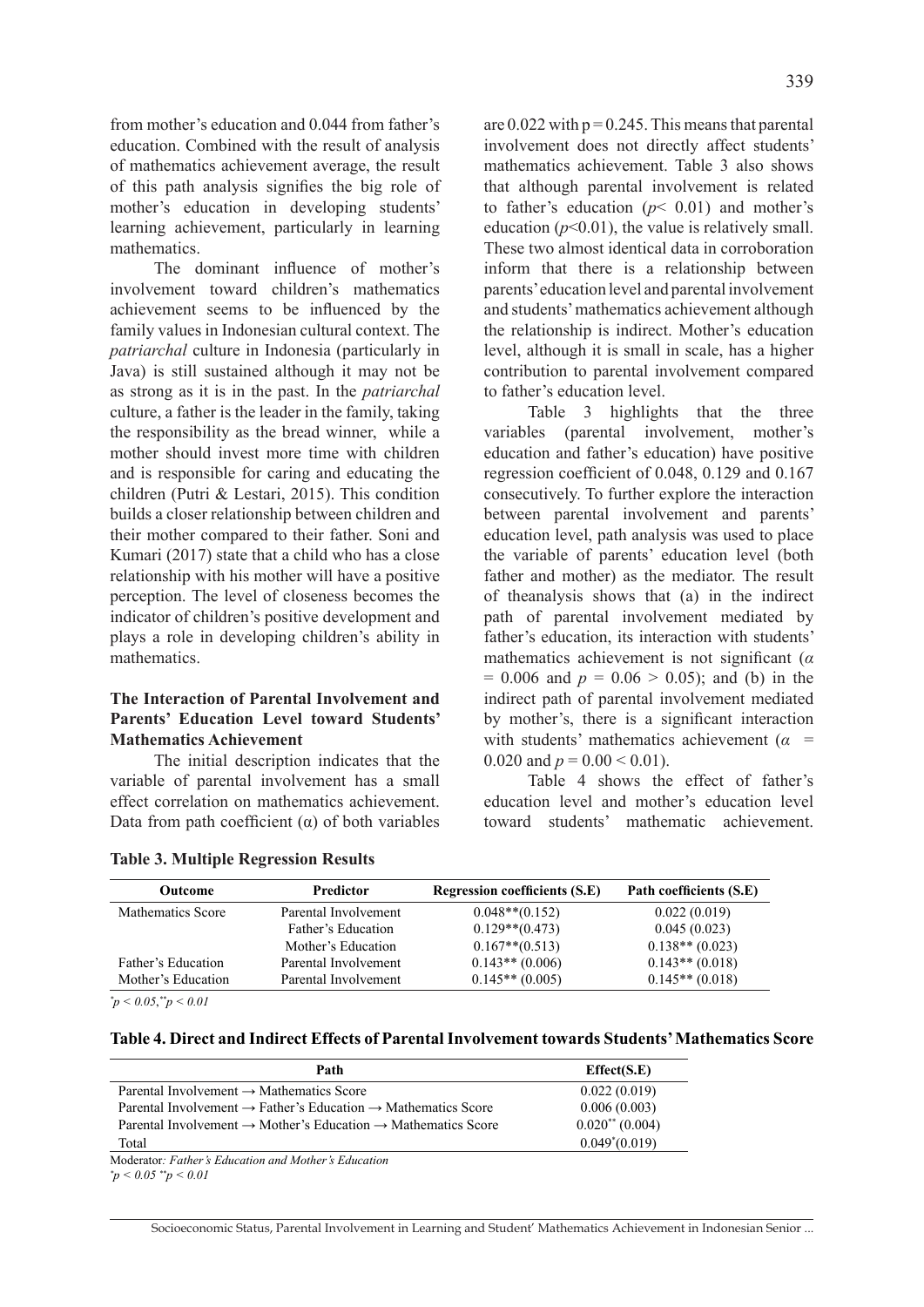The data show that mother's involvement in the process of the children's mathematics learning brings stronger effect toward children's mathematic achievement compared to father's involvement. The results show that mothers' involvement in children's learning and their education level affect the children' mathematics achievement. These results are consistent with Hymes'(1972) and McNeal' (2015) findings that mothers' involvement greatly influences children's attitudes and behaviors. Mothers who have a higher education levelwill always monitor and direct theirchildren to regularly study and do the tasks well. These attitudes and habits will indirectly affect the children's learning achievement. Mothers' with higher education level tend to have an authoritative involvement in educating their children (Grolnick, 2016).

Further analysis on the nature of parental involvement found a different pattern between one form of involvement from the other toward the achievement of learning mathematics. It was done by comparing the mathematics achievement between groups of students on each item of involvement, such as discussing the reading, asking what the children learn, helping the children to do the school tasks, asking the children about the school events, and checking and reminding the children about their homework.

In the first form of involvement, students whose parents discuss their reading every day have mathematics achievement with five points higher than students whose parents have never done so. Activities of discussing reading at a moderate level (indicated by 'sometimes' option in the questionnaire), also have a positive impact on students' mathematics achievement, adrift of about 3 points compared to the points of students whose parents never do such activities.

Parents who want to be engaged and often discuss about the subject matters with their children commonly have the knowledge related to the material being discussed Takeuchi (2018). In addition, the frequency of discussion about subject matters other matters between the parents and the children indicates the harmonious communication within the family. With the provision of harmonious communication, parents can know the difficulties of their children so as to lead their children to achieve better in their learning.

In contrast, high involvement (marked by a statement of 'every day' in the questionnaire) in some forms of involvement is in fact associated with a low achievement. For example, students who are assisted by their parents in doing their school tasks everyday tend to have lower learning achievement (about 4 points) than other students. Students whose parents regularly ask about what is learned at school also tend to have lower mathematics achievement (about 5 points) than those whose parents only occasionally check. In addition, students whose parents ask questions about what is happening at schools everyday tend to get a lower mathematics achievement (about 2 points lower) than students whose parents never do.

The above issue happens because parents who continually want to be involved in providing assistance to their children cause the lack of independence in children. It can also cause the children to feel depressed and unable to freely express and expend all the potentials they have to support the attainment of optimal learning achievement. What the children need is involvement within a reasonable threshold, such as by providing direction and role models to the children about the importance of learning, and by always building a harmonious relationship within the family. Thus, this can create a comfortable home atmosphere for children. Such atmosphere can encourage the children to be more enthusiastic in learning.

Another form of involvement is checking homework. Even the moderate-level involvement has a negative impact on students' mathematics achievement. Students whose parents sometimes or daily check the homework have a lower mathematics achievement than those whose parents never do the checking. On the other hand, parents who constantly remind their children to do homework also negatively affect their children's mathematics achievement. Students whose parents remind them to do homework each day has 4 points lower in their mathematics achievement compared students whose parents never give such a reminder (Clinton & Hattie, 2013).

Overall, the role of parental involvement in children's learning activities does not support the initial predictions. In some indicators, parental involvement is linked to students' lower mathematics achievement. It is indicated that too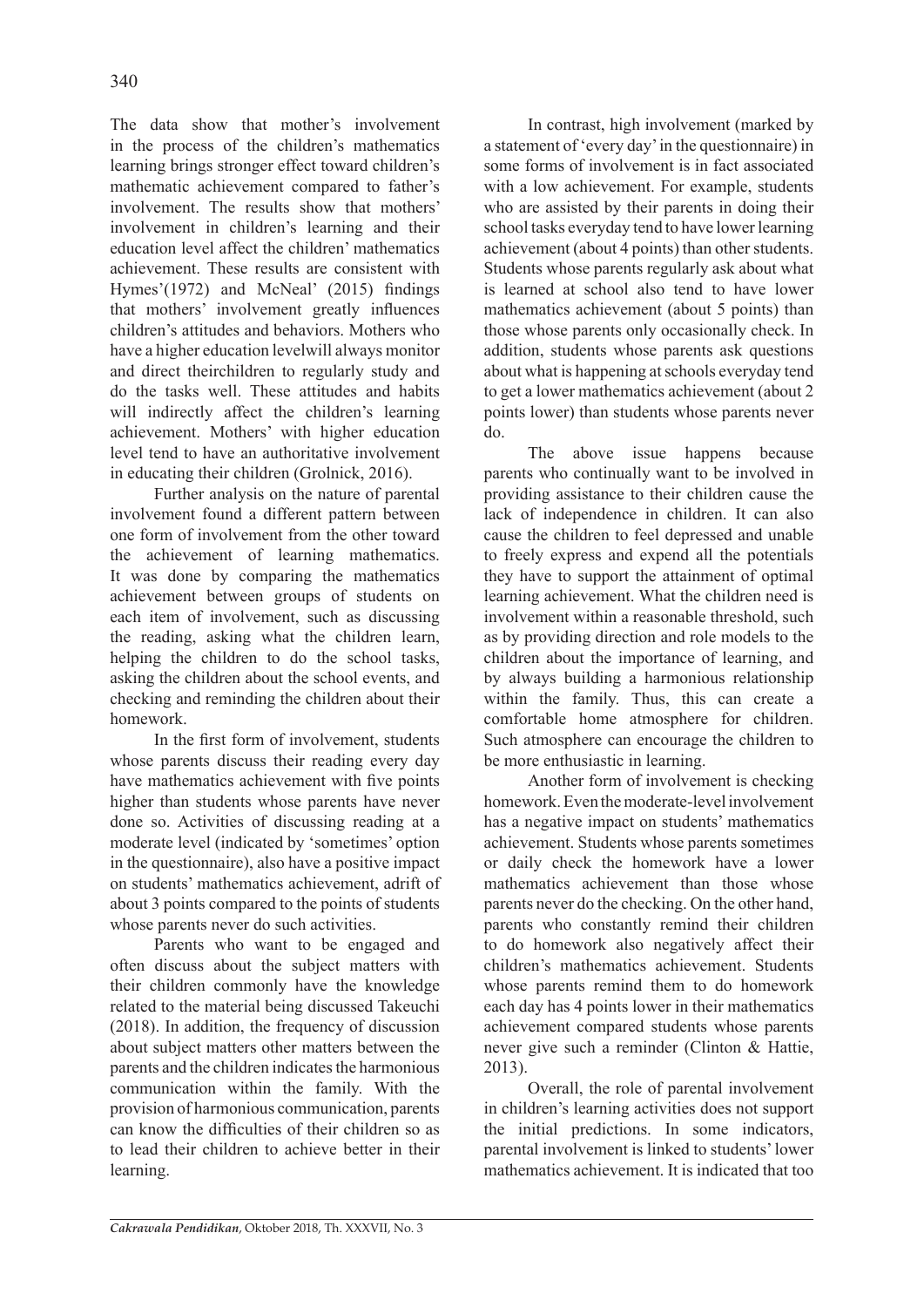intense involvement even brings a bad impact on students' mathematics achievement. Why does this pattern happen? There are at least two possible explanations for this situation.

First, the pattern may reflect a lack of parents' ability to facilitate high-school-age children's learning activities. Therefore, the way parents help with the assignments, check the homework, and pay attention to learning activities are not effective and even bring bad effect if these are done too often. Second, parental involvement reflects their perception about their children's abilities. Parents who feel their children are not ready for the exam will be urged to motivate and remind their children, check their children's homework and help them with the assignments (Kompas, 2011; Sugito,1994). This behavior appears as a form of parents' anxiety in seeing their children's lack of readiness for the exam.

It is possible that students whose parents are engaged intensively are students who have low readiness and/or low ability to face a test like the NE. However, because parents do not have sufficient ability to help, their involvement is ineffective or even negative. This emphasizes the importance of parents' knowledge and education in assisting their children and engaging in the learning activities (Wilder, 2014).

### **CONCLUSION**

Corroborating previous studies, the findings of this study highlight the importance of parents' education level for students' academic achievement. More specifically, this study indicate that mothers' education level has a more central position in students' mathematics achievement, more so than fathers' education level. Furthermore, the relations between mother's involvement and students' achievement was found to be mediated by mothers' level of education, further underscoring the important role of mothers' education level. Additional analysis suggests that some forms of parental involvement are more beneficial than others, and that the relationship between parental involvement and achievement may not be linear.

### **ACKNOWLEDGEMENT**

Wewould like to express our gratitude to the Center for Educational Assessment (Pusat Penilaian Pendidikan), the Research and Development Board of the Ministry of Education and Culture of Indonesia for the permission given to use and publish this data. We would also like to thank the Alexander von Humboldt Foundation for a fellowship which enabled the second author to conduct this research.

#### **REFERENCES**

- Blanden, J., & Gregg, P. (2004). Family income and educational attainment: A review of approaches and evidence for Britain. *Oxford Review of Economic Policy, 20*(2), 245-263.doi:10.1093/oxrep/grh014
- Cao, Z., Bishop, A., & Forgasz, H. (2006). Perceived parental influence on mathematics learning: A comparison among students in China and Australia. *Educational Studies in Mathematics, 64*(1), 85-106.doi:10.1007/s10649-006- 9033-5.
- Chevalier, A., Harmon, C., O'Sullivan, V., & Walker, I. (2013). The impact of parental income and education on the schooling of their children. *IZA Journal of Labor Economics, 2*(1), 1-22. doi:10.1186/2193- 8997-2-8
- Cholifah, T. N., Degeng, I. N. S., & Utaya, S. (2016). Pengaruh latar belakang tingkat pendidikan orangtua dan gaya belajar terhadap hasil belajar siswa pada kelas IV SDN Kecamatan Sananwetan Kota Blitar. *Jurnal Pendidikan: Teori, Penelitian, 1*(3), 486-91.
- Clinton, J., & Hattie, J. (2013). New Zealand students' perceptions of parental involvement in learning and schooling. *Asia Pacific Journal of Education, 33*(3), 324-337.doi:10.1080/02188791.2013.786 679
- Conger, R. D., Conger, K.J. & Martin, M.J. (2010). Socioeconomic status, family processes, and individual development. *Journal of Marriage and Family, 72*(3): 685–704. doi: 10.1111/j.1741-3737.2010.00725.x
- Duncan, G. J., & Murnane, R. J. (2011). *Whither opportunity? Rising inequality, schools,*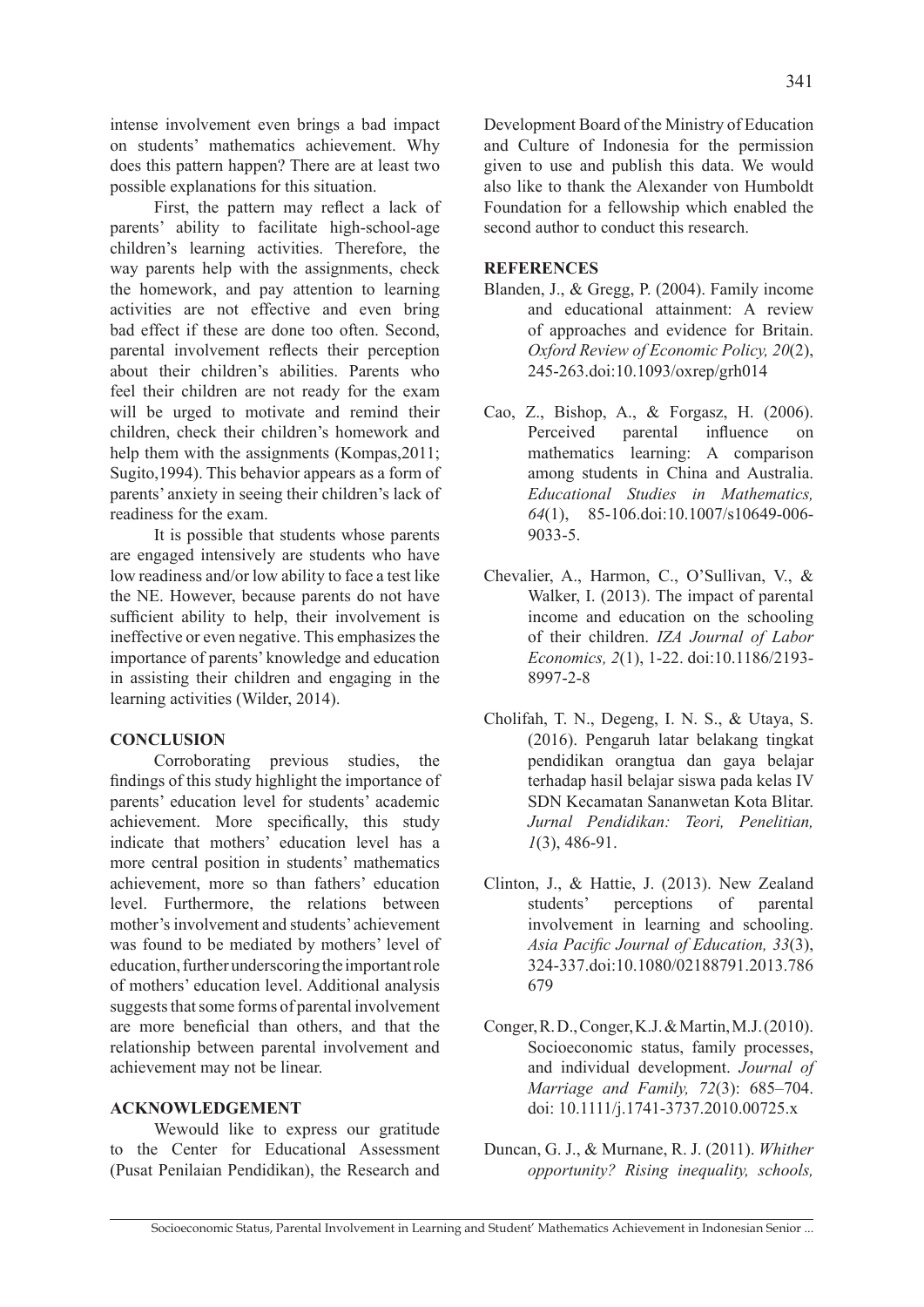*and children's life chances*. New York, NY: Russell Sage Foundation.

- Epstein, J. L. (2010). School/Family/Community partnerships: Caring for the children we share. *Phi Delta Kappan, 92*(3), 81-96. doi:10.1177/003172171009200326.
- Ferguson, H. B., Bovaird, S., & Mueller, M. P. (2007). The impact of poverty on educational outcomes for children. *Paediatrics & Child Health, 12*(8), 701- 706.
- Fu, M. L., Cheng, L., Tu, S. H., & Pan, W. H. (2007). Association between unhealthful eating patterns and unfavorable overall school performance in children. *Journal of the American Dietetic Association, 107*(11), 1935-1943.doi:10.1016/j. jada.2007.08.010
- Goodall, J., & Montgomery, C. (2014). Parental involvement to parental engagement: a continuum. *Educational Review, 66*(4), 399-410.doi:10.1080/00131911.2013.781 576
- Grolnick, W. S. (2016). Parental involvement and children's academic motivation and achievement. In W. C. Liu, J. C. K. Wang, & R. M. Ryan (Eds.), *Building autonomous learners: Perspectives from research and practice using self-determination theory* (pp. 169-183). Singapore: Springer.
- Hassan, A., & Al-Jubari, I. (2016). Motivation and study engagement: A study of muslim undergraduates in Malaysia. *Pertanika Journal of Social Sciences & Humanities, 24*(3), 937 - 951.
- Hayes, A. F. (2013). *Introduction to mediation, moderation, and conditional process analysis: A regression-based approach*. New York, NY: The Guilford Press.
- Hong, S., & Ho, H.-Z. (2005). Direct and indirect longitudinal effects of parental involvement on student achievement: Second-order latent growth modeling across ethnic groups. *Journal of*

*Educational Psychology, 97*(1), 32-42. doi:10.1037/0022-0663.97.1.32

- Hymes, D. H. (1972). On communicative competence. In J. B. Pride & J. Holmes (Eds.), *Sociolinguistics: Selected readings* (pp. 269-293). Harmondsworth, UK: Penguin Books.
- Jones, P., Bradbury, L., & LeBoutillier, S. (2011). *Introducing social theory* (2nd ed.). Cambridge, UK: Polity Press.
- Kemendikbud RI. (2016). *Laporan hasil ujian nasional tahun 2016.* Jakarta, Indonesia: Pusat Penilaian Pendidikan Badan Penelitian dan Pengembangan.
- Kiadarbandsari, A., Madon, Z., Hamsan, H. H., & Nouri, K. M. (2016). Role of parenting style and parents' education in positive youth development of adolescents. *Pertanika Journal of Social Sciences & Humanities, 24*(4), 1465-1480.
- Kim, H.-Y. P., Frongillo, E. A., Han, S.-S., Oh, S.-Y., Kim, W.-K., Jang, Y.-A., . . . Kim, S.-H. (2003). Academic performance of Korean children is associated with dietary behaviours and physical status. *Asia Pacific Journal of Clinical Nutrition, 12*(2), 186-192.
- Kompas (2011). Orangtua kok mengerjakan PR Anak?." Retrieve from https://nasional. kompas.com/read/2011/01/20/11461571/ quotlhoquot.orangtua.kok.mengerjakan. pr.anak tanggal 25 Oktober 2018.
- Kusaeri, K. (2018). The Portrait of Madrasah Aliyah In Indonesia: a critical evaluation of the Mathematics Score in the National Examination. *Journal of Physics: Conference Series* (pp. 1-7). IOP Publishing.
- Lan, T. J. (2011). Heterogeneity, politics of ethnicity, and multiculturalism: What is a viable framework for Indonesia? *Wacana, 13*(2), 279—292.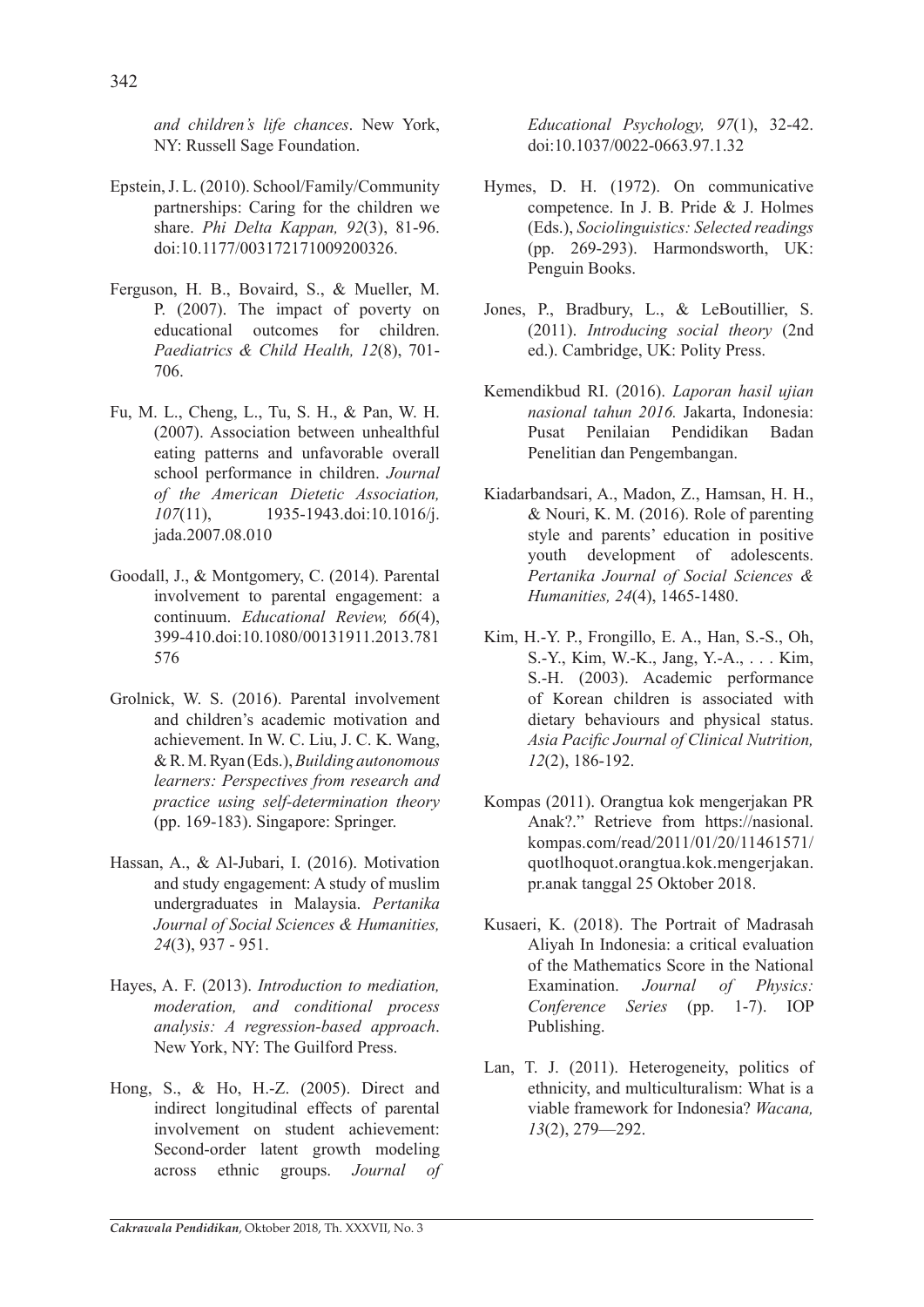- McConney, A., & Perry, L. B. (2010). Socioeconomic status, self-efficacy, and mathematics achievement in Australia: A secondary analysis. *Educational Research for Policy and Practice, 9*(2), 77-91. doi:10.1007/s10671-010-9083-4
- McDonnall, M. C., Cavenaugh, B. S., & Giesen, J. M. (2012). The relationship between parental involvement and mathematics achievement for students with visual impairments. *The Journal of Special Education, 45*(4), 204 –215. doi:10.1177/0022466910365169
- McNeal, R. B. (2015). Parent involvement and student performance: The influence of school context. *Educational Research for Policy and Practice, 14*(2), 153-167. doi:10.1007/s10671-014-9167-7
- Muthén, L. K., & Muthén, B. O. (1998-2015). *Mplus user's guide* (7 ed.). Los Angeles, CA: Muthén & Muthén.
- Patall, E. A., Cooper, H., & Robinson, J. C. (2008). Parent involvement in homework: A research synthesis. *Review of Educational Research, 78*(4), 1039-1101. doi:10.3102/0034654308325185
- Putri, D. P. K., & Lestari, S. (2015). Pembagian peran dalam rumah tangga pada pasangan suami istri Jawa. *Jurnal Penelitian Humaniora, 16*(1), 72-85. doi:10.23917/ humaniora.v16i1.1523
- Rabahi, M., Yusof, H., & Awang, M. (2015). Leading learning: A grounded theory perspective of orang asli parental involvement and engagement. *Procedia - Social and Behavioral Sciences, 211*, 94- 103. doi:10.1016/j.sbspro.2015.11.015
- Rachmawati, Y., Pai, Y.-F., & Chen, H.-H. (2014). The necessity of multicultural education in Indonesia. *International Journal of Education and Research, 2*(10), 318-328.
- Rahayu, W. P. (2011). Analisis intensitas pendidikan oleh orang tua dalam kegiatan belajar anak, status sosial ekonomi orang

tua terhadap motivasi belajar dan prestasi belajar siswa. *Jurnal Pendidikan dan Pembelajaran, 18*(1), 72-80.

- Retnowati, E. dan Aqiilah (2017). Efektivitas strategi pengelompokan berpasangan dalam pembelajaran matematika Model CORE. *Cakrawala Pendidikan, 36*(1), 13-23.
- Sánchez, F.J, Liu, W.M., Leathers, L. Goins, J. and Vilain, E. (2011). The Subjective Experience of Social Class and Upward Mobility Among African American Men in Graduate School. *Psychology of Men & Masculinty,12*(4): 368–382. doi:10.1037/ a0024057.
- Saniarto, F. (2013). *Pola makan, status sosial ekonomi keluarga dan prestasi belajar pada anak stunting usia 9-12 tahun di Kemijen Semarang Timur.* Semarang, Indonesia: Universitas Diponegoro.
- Sheldon, S. B., & Epstein, J. L. (2005). Involvement counts: Family and community partnerships and mathematics achievement. *The Journal of Educational Research, 98*(4), 196-207. doi:10.3200/ JOER.98.4.196-207
- Sirin, S. R. (2005). Socioeconomic status and academic achievement: A metaanalytic review of research. *Review of Educational Research, 75*(3), 417-453. doi:10.3102/00346543075003417
- Slavin, R. E. (2006). *Educational psychology: Theory and practice* (8<sup>th</sup> ed.). Boston, MA: Pearson, Allyn and Bacon.
- Soni, A., & Kumari, S. (2017). The role of parental math anxiety and math attitude in their children's math achievement. *International Journal of Science and Mathematics Education, 15*(2), 331-347. doi:10.1007/s10763-015-9687-5
- Sugito, S. (1994). Interaksi dalam keluarga sebagai dasar pengembangan kepribadian anak. *Cakrawala Pendidikan, 13*(2), 49- 58.

Socioeconomic Status, Parental Involvement in Learning and Student' Mathematics Achievement in Indonesian Senior ...